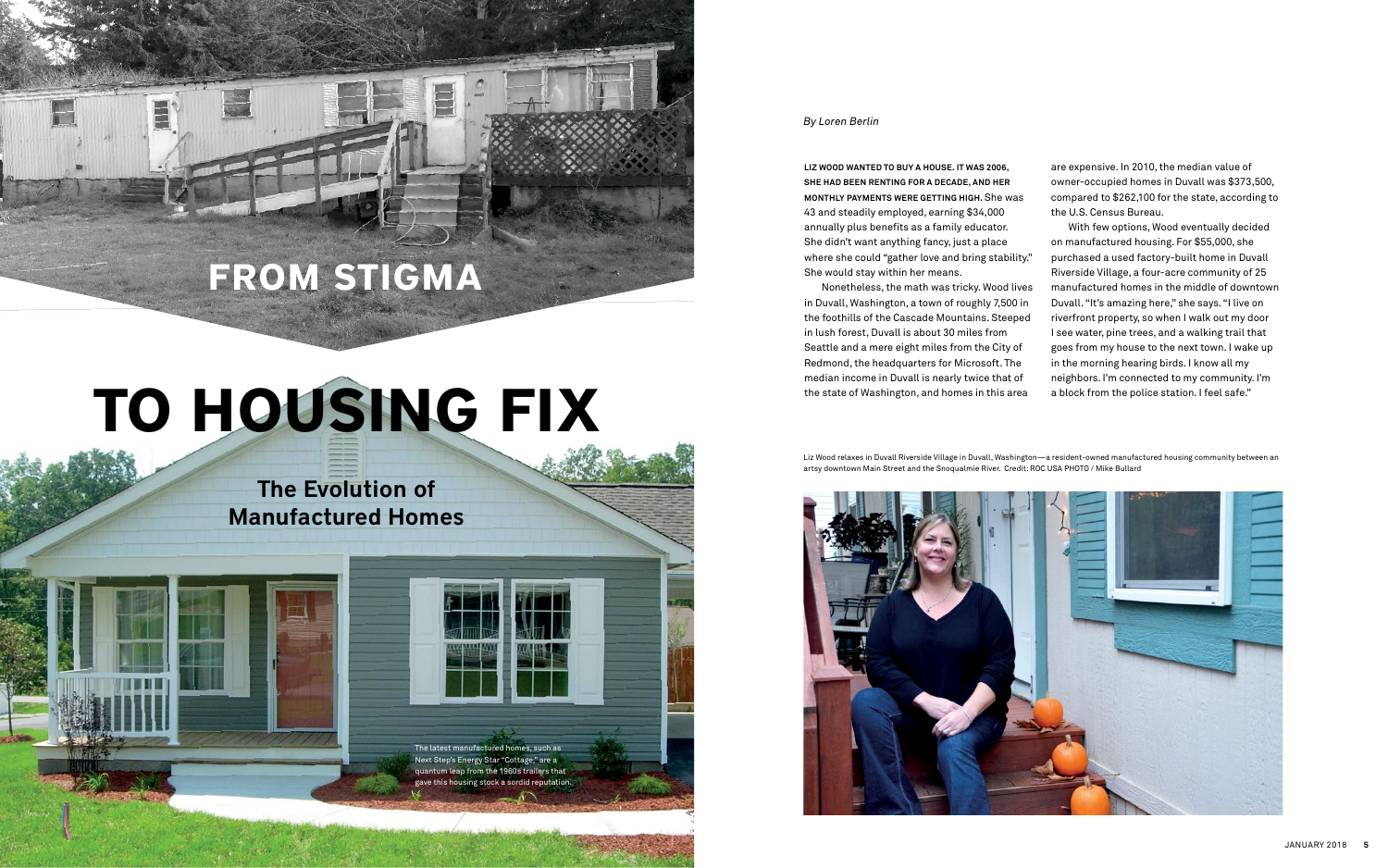But it was still difficult. Wood owned her house, but not the land on which it sits. Instead, she rented the plot for \$450 a month, plus water and utilities, as did the other residents of Duvall Riverside Village. As a result, Wood and her neighbors remained largely at the mercy of the property owner, their landlord, and forfeited much of the autonomy and security associated with more traditional home ownership models.

Their landlord prohibited garages, leaving residents limited storage options. He charged them \$25 a month per additional car or adult beyond those registered at the time of move-in. He charged \$5 a month for every pet and required dogs to be leashed at all times. There was a \$5 monthly fee for every extra half-cord of firewood, which Wood needed to fuel her stove. Though he employed a groundskeeper, he didn't install outdoor lights, nor did he maintain the community roads, which were pocked and cracked.

In 2012, Wood and her neighbors received a written notice that the owner was selling the land. Unlike many owners, who prefer to sell their properties to a developer, this landlord was open to selling to residents. He had agreed to host a meeting with the tenants, a real estate broker, and the Northwest Cooperative Development Center, a nonprofit that supports cooperatives. The parties discussed the possibility of establishing a nonprofit, resident-owned cooperative to purchase the property. In doing so, they would conserve the land for manufactured housing, continue living there as a community, and collectively manage it to guarantee a safe, affordable, high-quality experience.

The residents voted to go for it. The landlord had two demands. He wanted fair market

member. "And we spent \$35,000 to fix the roads. We don't have to live in fear anymore, so people are willing to invest in their homes. We have annual meetings to vote in projects. We can lower the monthly rent if we are over-budgeting for things we don't need. The bottom line is that we are in control of our own destiny."

Upon completing the sale, ROC USA and the Northwest Cooperative Development Center have continued providing the residents with technical support to ensure smooth operations.

"If they had just lent us the money and said, 'these are the guidelines, here's what you need to do, have at it,' we would have failed," explains Wood. "But they are an ongoing resource. They help us with tough situations, or when we don't know how to do something legally. The goal is for us to become independent and to be able to run our community like a business. Pay your bills, and your house can stay where it is. Period. Forever."

## Benefits

Across the United States, more than 18 million Americans live in factory-built homes, which represent 5 percent of the nation's housing stock in metro areas, and 15 percent in rural communities as of 2015. They range significantly in quality. Roughly 25 percent of today's manufactured housing stock is the stereotyped, rickety trailers from the 1960s and early 1970s, produced before the federal government introduced quality controls in 1976. The remaining 75 percent complies with the federal standards and includes charming, energy-efficient homes, indistinguishable to the untrained eye from their site-built counterparts. Though manufactured homes have long been cast aside as a housing choice of last resort, today's models are robust, efficient, and inviting, with the potential to help alleviate the nation's shortage of safe, affordable housing.

Today's manufactured homes are robust, efficient, and inviting, with the potential to help alleviate the nation's shortage of safe, affordable housing.

David Bissaillion tinkers in the greenhouse addition of his home in Wheel Estates, a resident-owned manufactured housing community in North Adams, Massachusetts. Credit: ROC USA PHOTO / Mike Bullard

value, and he wanted to complete the sale by the end of the year. It was already August. They had five months.

In addition to the collaboration with Northwest Cooperative Development Center, the residents also began working with ROC USA, a New Hampshire–based nonprofit organization that offers residents of manufactured housing communities a mix of technical assistance and affordable financing to purchase their rented land when it becomes available for sale. Between its establishment in 2008 and 2016, ROC USA has successfully facilitated 80 of these transactions nationally and secured more than \$175 million in financing for them.

ROC USA works with a network of eight regional affiliates, including the Northwest Cooperative Development Center. In Duvall, the nonprofits worked together with the residents to assess the economics of a possible deal and to confirm that the community was a good fit for resident ownership. Next, the organizations helped the residents to hire a third-party lawyer and establish their cooperative, which would operate as a democracy with residents elected into leadership positions by fellow residents. ROC USA assisted the residents to hire an independent engineer and conduct due diligence of the property; secure financing through ROC USA's lending subsidiary, ROC USA Capital, to purchase the property and undertake critical repairs; and organize the real estate transfer.

On December 27 of that year, the newly formed cooperative bought the Duvall Riverside Village with \$1.3 million in purchase financing from ROC USA Capital, granting Wood and her fellow home owners control over their living arrangements, and permanently preserving 25 affordable homes in a town where such housing stock is scarce.

The residents continue to pay \$450 a month to rent the land, but now they vote to determine community rules, and use the rent to make improvements and to pay the community's mortgage, taxes, and expenses.

"Now, you can have a garage if you want," explains Wood, who is president of the Duvall residents' cooperative and a ROC USA board

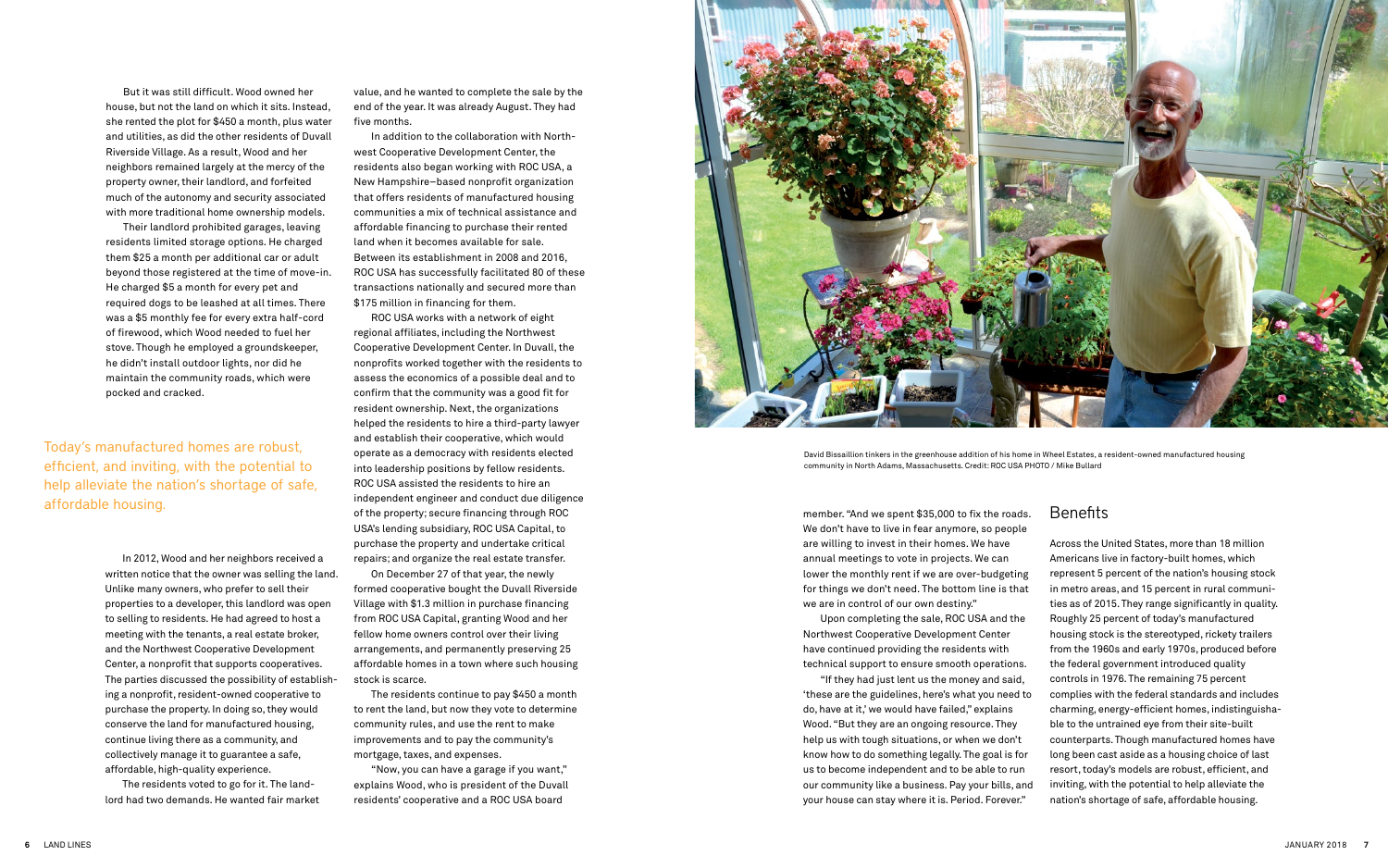Modern manufactured homes cost approximately half as much as their site-built counterparts and can be built five times faster, making them a genuinely viable option for low-income consumers. The production process is less wasteful, and models that comply with the federal government's Energy Star standards offer home owners meaningful energy savings. And they are durable. Whereas manufactured homes built prior to the 1976 regulations were made to be portable, like recreational vehicles, modern models are built with stronger materials and designed to be permanent. Today's manufactured homes can sit on any foundation that would otherwise accommodate a site-built structure, creating the flexibility to use the housing in a wide range of geographies and environments.

"The manufactured housing stock is a critical component of the nation's affordable housing," says George McCarthy, president and CEO of the Lincoln Institute of Land Policy. "It easily outnumbers our subsidized stock two or three times in almost every market."

Manufactured homes are cheaper to produce than site-built houses because of the manufacturing process. As Andrea Levere, president of the Corporation for Enterprise Development, wrote in the *Huffington Post*, the "term 'manufactured housing' itself has less to do with quality and more to do with the production process, which is a derivative of Ford's assembly lines. This model allows manufactured homes to be built in a more controlled work environment, translating into predictable costs, increased efficiencies, and reduced waste" (Levere 2013).

In 2013, a new, energy-efficient manufactured home cost \$64,000, compared to \$324,500 for a new, site-built one, according to the U.S. Census, though the price for the latter includes the land. Even after stripping out the land costs, manufactured homes are still significantly less

expensive, averaging \$44 per square foot, versus \$94 per square foot for site-built homes. And they are unsubsidized, which is a boon given the extremely short supply of subsidized housing compared to demand. Only one in four income-qualified families receives a housing subsidy, according to the Bipartisan Policy Commission, leaving the remaining 75 percent in need of an affordable, unsubsidized alternative. By helping to fill that gap, manufactured housing can relieve some of the demand for subsidized housing that state and federal governments are struggling to supply in the face of shrinking budgets. "The majority of families who live in manufactured housing would qualify for subsidized housing, but instead they choose this less expensive and unsubsidized option," says McCarthy.

The stock is also very versatile, argues McCarthy, who cites its role in housing people during the immediate aftermath of Hurricane Sandy. "Recovery workers got 17 manufactured homes on the ground in New Jersey within weeks of the hurricane—permanent homes for displaced renters, not the problematic 'Katrina trailers.' And they did it before most organizations even had a housing plan. This speaks to the efficiency and nimbleness of building manufactured housing. The production times are about 80 percent shorter than for site-built homes, making them the best housing option for disaster response."

Nevertheless, manufactured housing often gets a bad rap, due largely to the widespread misperception that today's models are the same as the earliest generations of mobile homes built prior to the introduction of quality control standards by the U.S. Department of Housing and Urban Development in 1976. Today, there are roughly 2 million of these pre-1976 homes; many are barely hanging together and house the nation's most vulnerable populations, including the elderly and disabled. Though the pre-1976 stock is virtually unrelated to its present-day counterpart, these older, dilapidated dwellings dominate the general public perception of manufactured homes in the United States.

The housing stock's reputation is further diminished by the vulnerabilities facing home owners who do not own the land on which they live. Roughly 3 million people live in one of the nation's 50,000 manufactured housing communities, while another 3 million rent on private property. There are manufactured housing communities in every state in the country. Like Duvall Riverside Village, many of them are on prime real estate, and the landowners routinely receive purchase offers from developers. Advocates working to improve the manufactured home ownership experience, and to promote the stock's viability as affordable housing, are focusing on three critical areas of innovation: conserving mobile-home parks; replacing pre-1976 units with modern, energyefficient homes; and increasing access to affordable financing, which is virtually unavailable for potential buyers in the current market, and is imperative to building equity and preserving a home's resale value.

#### Conserving Manufactured Housing Communities

The conversion of Duvall Riverside Village from a privately owned mobile home community to a resident-owned cooperative is not common. For every community available for purchase that is successfully preserved as affordable housing, there are many more that end up sold for redevelopment, displacing residents who may lack good alternatives.

"It's not as simple as just moving the home," says Ishbel Dickens, president of the National Manufactured Home Owners Association. "First,

A resident of Prairie Lake Estates in Kenosha, Wisconsin, paddles along the shore of this resident-owned manufactured housing community on Lake Michigan. Credit: ROC USA PHOTO / Mike Bullard



"During the immediate aftermath of Hurricane Sandy, recovery workers got 17 manufactured homes on the ground in New Jersey within weeks of the hurricane before most organizations even had a housing plan."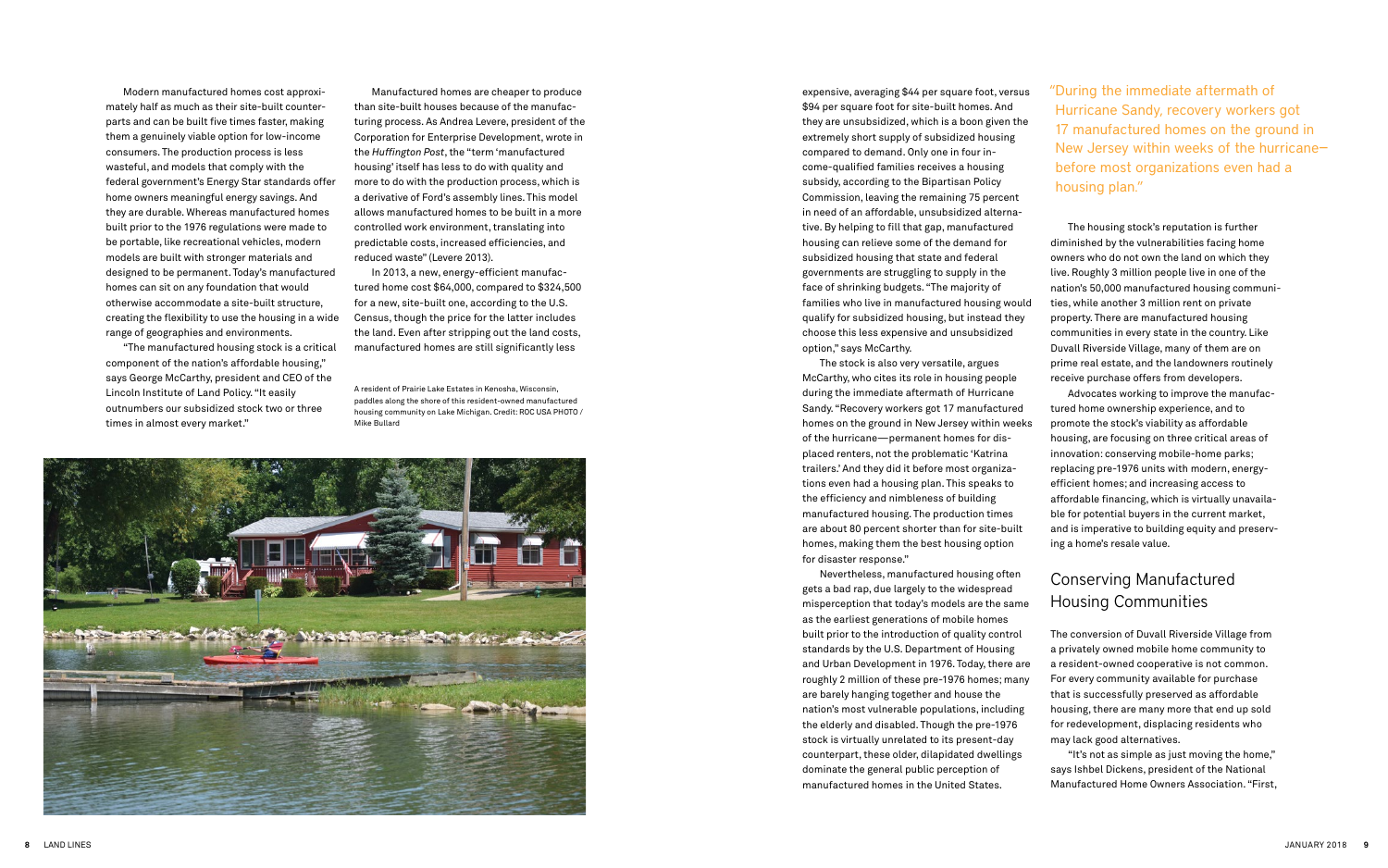there's the question of whether the home can even be moved. It may be too old or unstable to survive a move. And even if it can be moved, it's expensive to do so, and very hard to find a space in another community. In most instances, when a park closes, the residents are probably going to lose the home and all their equity in it. In all likelihood, they will never own a home again. They'll likely end up on a wait list for subsidized housing, or may even end up homeless."

To some degree, it's an accident of history that so many of today's mobile home parks occupy plots of coveted real estate, says Paul Bradley, president of ROC USA. As he explains it, in the late 1950s and 1960s, Americans began to embrace transportable trailers and campers, in part because of a cultural shift toward outdoor recreation, and in part because post–World War II factories began producing them to utilize excess manufacturing capacity, making them widely available and affordable. As the units grew in popularity, they transitioned from temporary structures to permanent ones, and people began adding makeshift carports and sunrooms. At the time, urban planners accepted the evolution toward permanency. As they saw it, most of the trailers were on land that no one else was using in outer-circle developments. Why not let these campers stay for awhile, until the cities expanded to meet them, at which point the land would be redeveloped?

"These original communities were built with a plan to close them," says Bradley. "Back then, no one contemplated the full implications of creating a housing stock for which home owners lacked control of the underlying land. No one anticipated that these communities would be full of low- and moderate-income home owners who spent their own money to buy these homes and had few alternatives. And that's what we are still grappling with today. That lack of control over the land means that home owners live with a deep sense of insecurity and the feeling that it's irrational to make investments in their properties because they won't get it back. What's the implication for home owners who cannot rationally argue for investing in their home? What does that mean for the housing stock? For neighborhoods?"

Short-sighted land use policies are not the only challenge to preserving manufactured housing communities. An equally onerous obstacle is the lack of legal protections afforded to residents. In 34 states and the District of Columbia, the landowner can sell the property without giving residents the opportunity to purchase it. In fact, in most states, the landowner doesn't have to notify residents that the community is for sale; the landowner can wait until the property has been sold to inform residents of the transaction, suddenly leaving them in a tenuous position. Even the 16 states that require the owner of a manufactured housing community to provide residents advance notice of a sale do not necessarily afford tenants the necessary protections. "In most of the states with advance notice, there are so many limitations on the notice requirements that it is rarely of any use to residents," says Carolyn Carter, director of advocacy at the National Consumer Law Center.

To better protect residents, advocates support legislative reforms to state laws and tax incentives for landowners who sell to residents. The most effective of these strategies are state laws requiring a landowner to give residents both advance notice of the sale—ideally 60 days and the opportunity to purchase the property, argues Carter. According to her, six states have laws that "work on the ground and provide effective opportunities for residents to purchase their communities," including New Hampshire, Massachusetts, Rhode Island, Florida, Vermont, and Delaware. She says Oregon passed promising legislation in January 2015.

"In those states with effective notice and opportunity to purchase laws, resident ownership takes off," Carter explains. Roughly 46 percent of the 80 communities that ROC USA supports are in either New Hampshire or Massachusetts—two small states with some of the nation's strongest resident protections. There are 89 additional resident-owned cooperatives in New Hampshire that predate ROC USA's launch.

To understand the value of strong consumer laws for residents, consider the story of Ryder Woods, a 174-unit mobile home park in Milford, Connecticut, 11 miles south of New Haven, just

off a major thoroughfare. Connecticut is one of 19 states that either offer tax incentives or provide residents "some" protections when a community is sold, but also contain "significant gaps," according to Carter.

In 1998, Ryder Woods' landowner sold the property to developers. He informed the residents via eviction notices, in violation of state laws requiring him both to give them advance notice of the pending sale and to provide them the right of first refusal to purchase the land. Ryder Woods had an active home owners association, and very quickly they organized protests and petitions and lobbied the state legislature to reverse the sale. Eventually, the local news picked up their story, at which point a Milford-based attorney volunteered her services to help them. As she dug into the case, she realized that the law was on the side of the residents and that the community needed more legal support than she alone could offer. She enlisted help from a friend and fellow attorney—a partner at a prominent, Hartford-based firm—who agreed to take the case pro bono and assigned it a team of attorneys. The case ended up going to trial, eventually making its way to the state's highest court. Uninterested in the unfolding legal headache, the original buyer resold the property to a second developer.

Four years after the original sale, the courts ruled in favor of the residents. In an unprecedented deal, and as required as part of the settlement, the second developer purchased a new piece of land a mile from the original parcel and completely rebuilt the community there. The developer purchased 174 new mobile homes and sold them to the residents at significantly reduced prices with more favorable mortgage terms than any available in the conventional financing market. He built a community center and a pond, complete with swans. And, as required by their agreement, he provided the residents the opportunity to form a cooperative and buy the land, which they did in 2009 with \$5.4 million in purchase financing from ROC USA Capital. They closed on their purchase in the offices of the Hartford firm, which had continued to volunteer its services to the residents through the sale's completion.

Today, there is a Walmart on the land that housed the original Ryder Woods community.

"Sometimes, when we look back, we think it was crazy. We chartered a bus, went to Hartford, spoke to the legislature, and just fought it. We stuck together and won against two big-time, billion-dollar developers," explains Lynn Nugent, 68, a part-time merchandise associate at Sears, and one of the residents who helped organize the campaign, along with her husband, a retired locksmith. "Now I always say, 'Somebody else used to own us, and now we own ourselves.'"

## Improving Access to Quality, Affordable Manufactured Homes

Unlike the residents of Ryder Woods, many owners of manufactured homes struggle to secure a quality unit with affordable financing. Here again, legislation is a primary culprit. Under federal law, manufactured homes are considered personal property, like a car or a boat, opposed to the real property designation assigned to traditional homes. Consequently, buyers cannot access mortgage loans. Instead, financing is available in the form of personal "chattel" loans. More expensive than mortgage loans, they average an additional 50 to 500 basis points and provide fewer consumer protections. More than 70 percent of purchase loans for manufactured homes are these higher-cost loans, which are considered a proxy for subprime products. "This second-tier status is one of the biggest limitations to increasing the stock of permanently affordable manufactured homes," says McCarthy. "It makes financing the homes more challenging and expensive than it should be, and it diminishes the homes' wealth-building potential because it reduces effective demand for existing units."

While the dream fix would be to change federal titling laws, such revisions are not forthcoming. Instead, Next Step, a Kentuckybased nonprofit organization, has established "Manufactured Housing Done Right (MHDR)." This innovative strategy works to make highquality, affordable manufactured homes